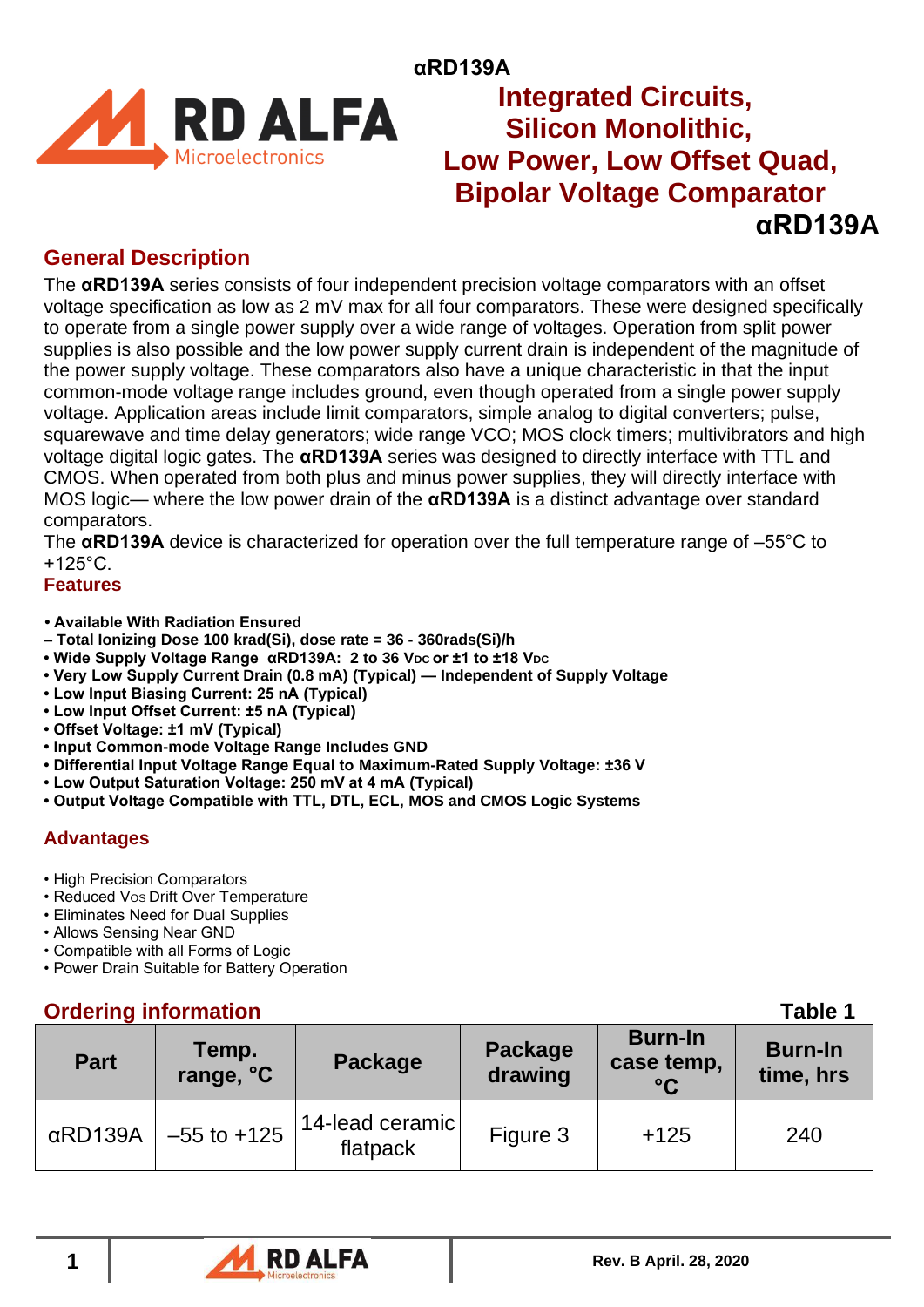# **Pin Function Description**

## **Table 2**

| <b>Description</b> | <b>Mnemonic</b>  | Pin No     |
|--------------------|------------------|------------|
| Output 2           | OUT <sub>2</sub> | $1$ (Mark) |
| Output 1           | OUT <sub>1</sub> | 2          |
| Positive Supply    | $V_{\rm CC}$     | 3          |
| Negative Input 1   | $-IN1$           | 4          |
| Positive Input 1   | $+IN1$           | 5          |
| Negative Input 2   | -IN 2            | 6          |
| Positive Input 2   | $+IN2$           | 7          |
| Negative Input 3   | $-IN3$           | 8          |
| Positive Input 3   | $+IN3$           | 9          |
| Negative Input 4   | $-IN4$           | 10         |
| Positive Input 4   | $+IN4$           | 11         |
| GND (-Vcc)         | GND (-Vcc)       | 12         |
| Output 4           | OUT <sub>4</sub> | 13         |
| Output 3           | OUT <sub>3</sub> | 14         |

# **Functional Diagram Figure 1**



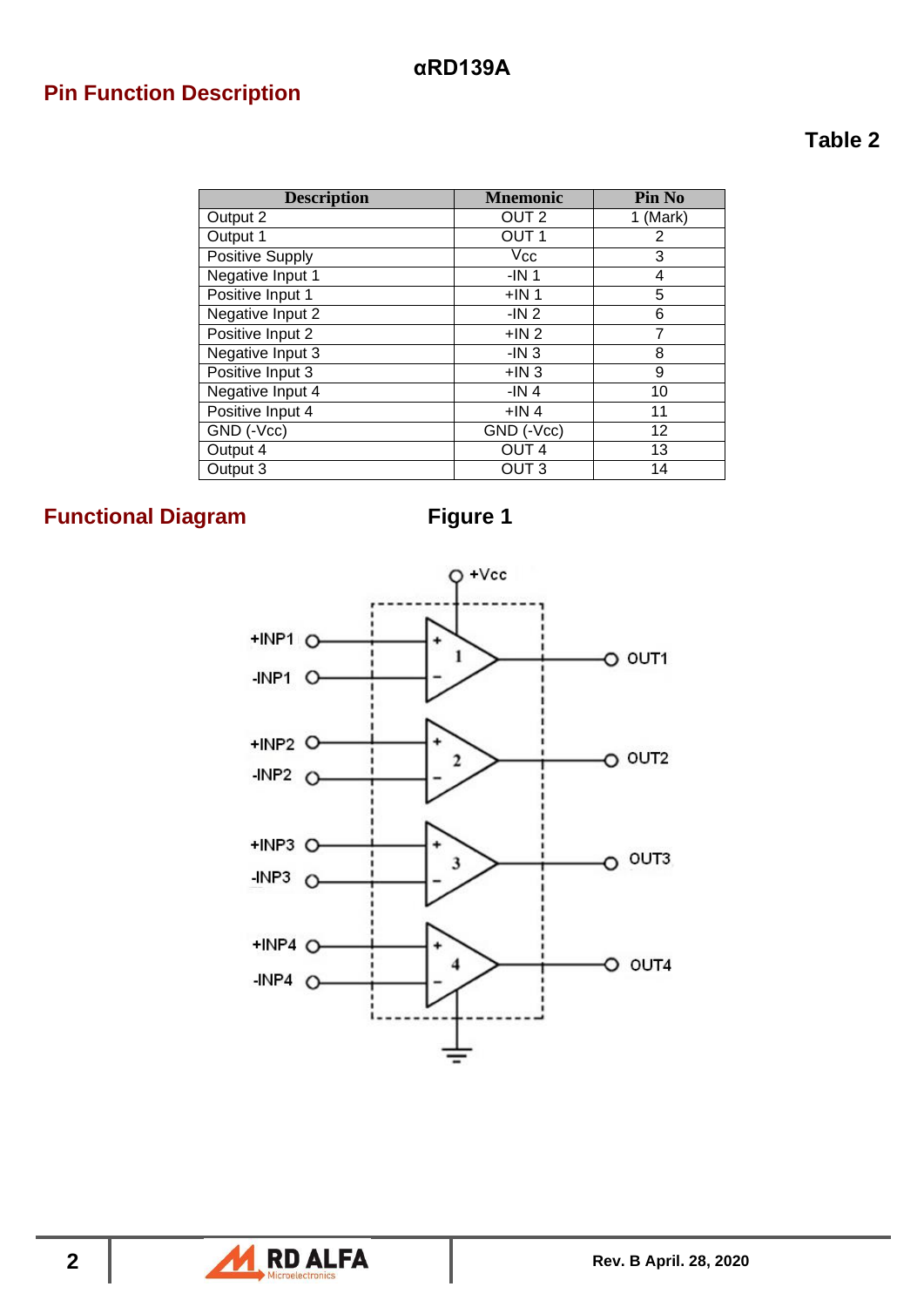# **Circuit Schematic**



**Repeated 4 times**

## **Absolute maximum ratings**

| No.            | <b>CHARACTERISTICS</b>                                              | <b>SYMBOL</b>                      | <b>MAXIMUM RATINGS</b>  | <b>REMARKS</b> |
|----------------|---------------------------------------------------------------------|------------------------------------|-------------------------|----------------|
| $\mathbf{1}$   | <b>Supply Voltage</b>                                               | Vcc                                | 36 V or $\pm$ 18 V      |                |
| 2              | Differential Input Voltage                                          | $V_{ID}$                           | 36 V                    | Note 2         |
| 3              | <b>Input Voltage</b>                                                | $V_{IN}$                           | $(-Vcc-0.3V)$ to $+Vcc$ |                |
| $\overline{4}$ | <b>Input Current</b><br>$(V_{IN} < -$ Vcc - 0.3V)                   | $I_I$                              | $\pm 50$ mA             | Note 3         |
| 5              | <b>Thermal Resistance:</b><br>Junction - Ambient<br>Junction - Case | $\theta_{JA}$<br>$\theta_{\rm JC}$ | 115 °C/W<br>28 °C/W     |                |
| 6              | <b>Power Dissipation</b>                                            | $P_D$                              | 670 mW                  | Note $4, 5$    |
| $\tau$         | Output Short- Circuit to<br><b>GND</b>                              |                                    | Continuous              | Note 6         |
| 8              | <b>Operating Temperature</b><br>Range                               | $T_A$                              | -55 °C to +125 °C       |                |
| 9              | <b>Storage Temperature Range</b>                                    | $T_A$                              | $-65$ °C to $+150$ °C   |                |
| 10             | <b>Maximum Junction</b><br>Temperature                              | <b>Tj</b>                          | 150 °C                  |                |
| 11             | <b>Lead Temperature</b><br>(Soldering, 10 s)                        | <b>Tsol</b>                        | 300 °C                  |                |
| 12             | Sink current                                                        | Isink                              | $20 \text{ mA}$         |                |
| 13             | <b>ESD Rating</b>                                                   |                                    | 600V                    | Note 7         |



### **Table 3**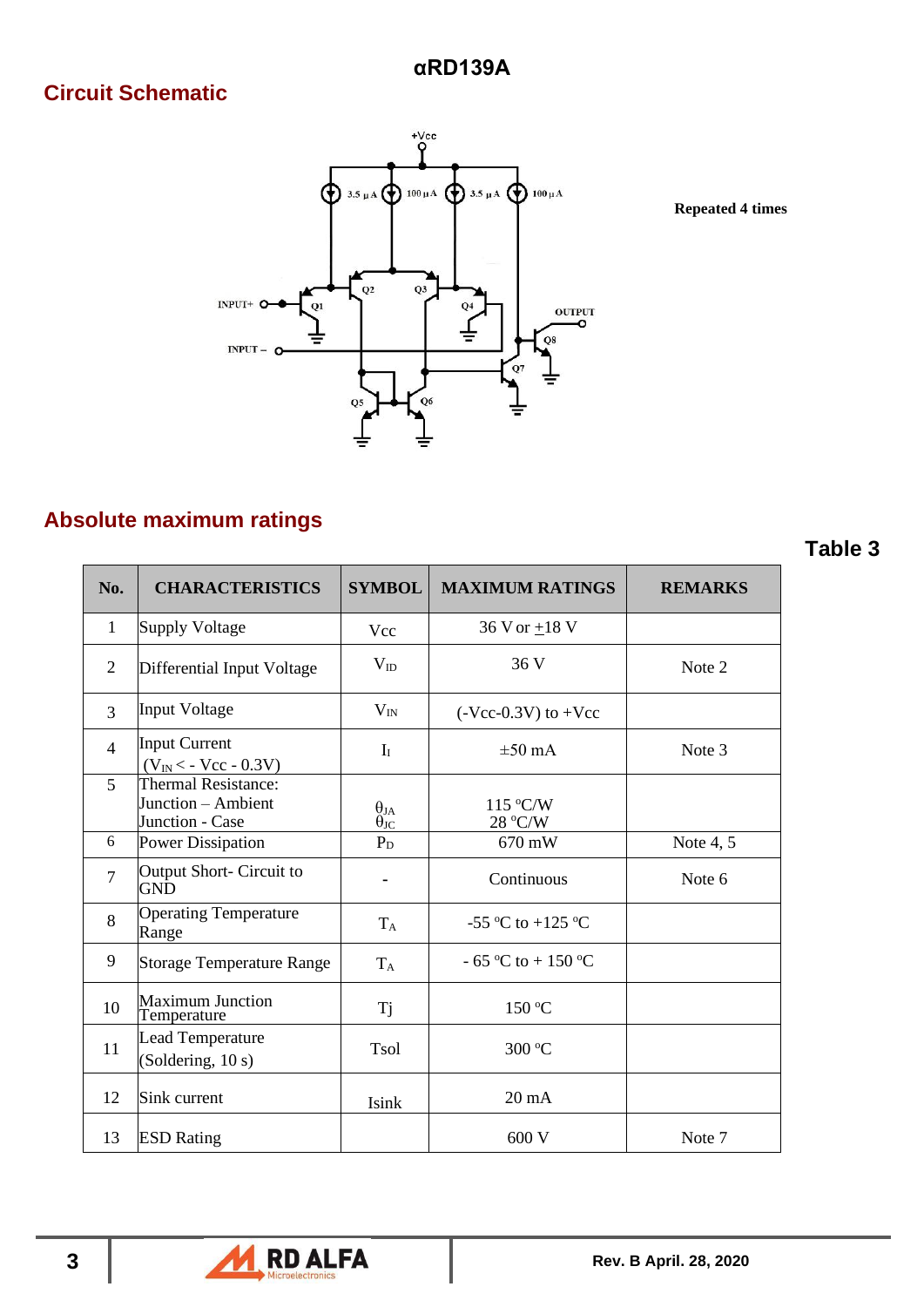### **Notes:**

- 1. Absolute Maximum Ratings indicate limits beyond which damage to the device may occur. Operating Ratings indicate conditions for which the device is functional, but do not ensure specific performance limits. For ensured specifications and test conditions, see the Electrical Characteristics. The ensured specifications apply only for the test conditions listed. Some performance characteristics may degrade when the device is not operated under the listed test conditions.
- 2. Positive excursions of input voltage may exceed the power supply level. As long as the other voltage remains within the common-mode range, the comparator will provide a proper output state. The low input voltage state must not be less than  $-0.3$  V or  $0.3$  V below the magnitude of negative power supply, if used (at  $25^{\circ}$ C).
- 3. This input current will only exist when the voltage at any of the input leads is driven negative. It is due to the collector-base junction of the input PNP transistors becoming forward biased and thereby acting as input diode clamps. In addition to this diode action, there is also lateral NPN parasitic transistor action on the IC chip. This transistor action can cause the output voltages of the comparators to go to the Vcc voltage level (or to ground for a large overdrive) for the time duration that an input is driven negative. This is not destructive and normal output states will re-establish when the input voltage, which was negative, again returns to a value greater than  $-0.3$  V (at  $25$  °C).
- 4. The low bias dissipation and the ON-OFF characteristics of the outputs keeps the chip dissipation very small  $(P_D < 100$  mW), provided the output transistors are allowed to saturate.
- 5. The maximum power dissipation must be derated at elevated temperatures and is dictate by  $T_{\text{imax}}$ (Maximum Junction Temperature)  $\theta_{JA}$  (Package junction to ambient thermal resistance), and  $T_A$  (ambient temperature). The maximum allowable power dissipation at any temperature is  $P_{Dmax}=(T_{imax}-T_A)/\theta_{JA}$  or the number given in the Absolute Maximum Ratings, whichever is lower.
- 6. Short circuits from the output to Vcc can cause excessive heating and eventual destruction. When considering short circuits to ground (-Vcc), the maximum output current is approximately 20 mA independent of the magnitude of Vcc
- 7. Human body model,  $1.5 \text{ k}\Omega$  in series with 100 pF.

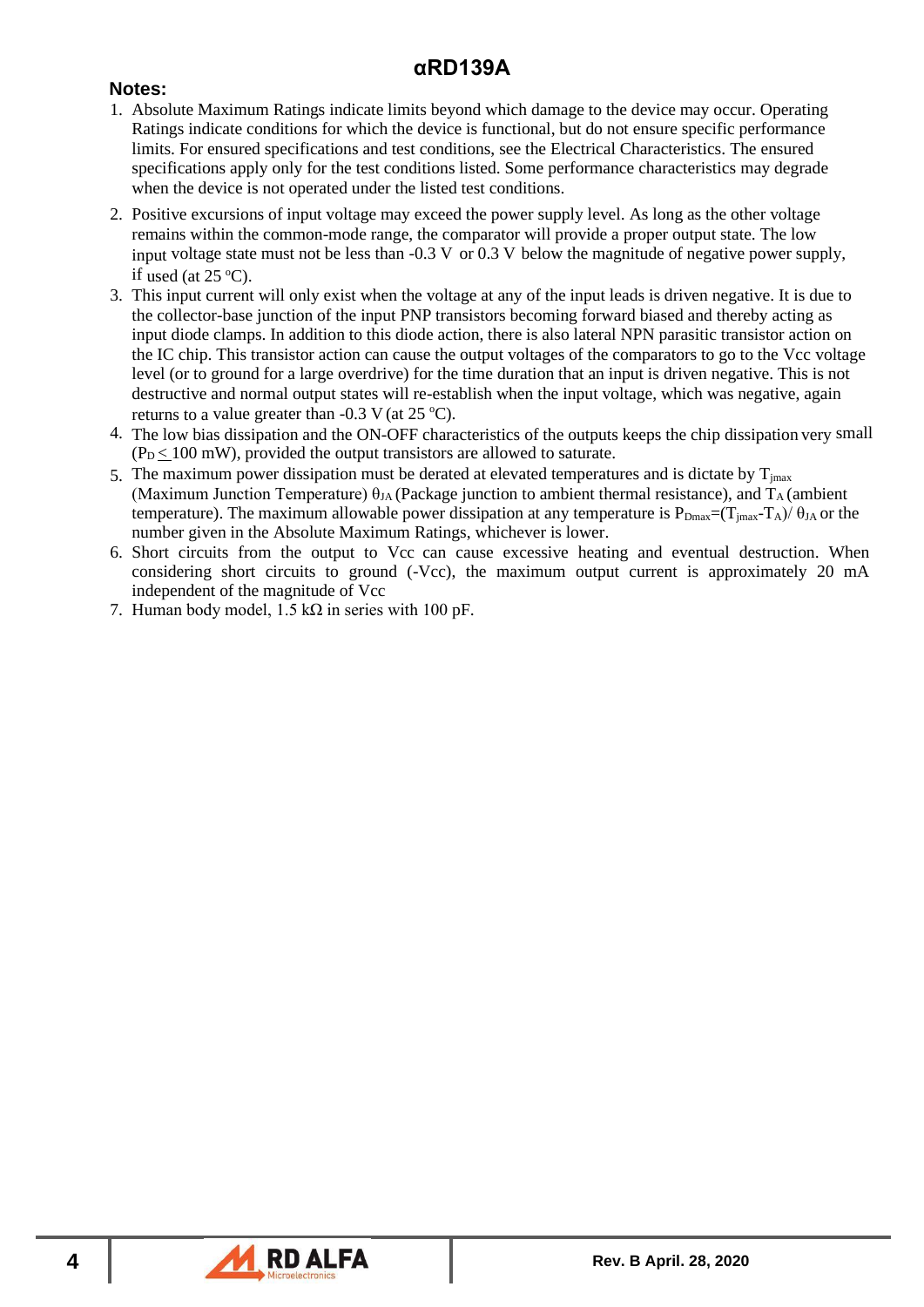## **Electrical DC characteristics within operating temperature range Motes (1) (2)**

The following conditions apply, unless otherwise specified +Vcc = +5V, -Vcc = 0V, +Vin = 0V **Table 3** 

| Parameter                       | <b>Symbol</b> | <b>Test</b><br><b>Method</b> | <b>Conditions</b>                                                                                  |              | $T_A, {}^{\circ}C$     | Limits       |                     | <b>Units</b> |
|---------------------------------|---------------|------------------------------|----------------------------------------------------------------------------------------------------|--------------|------------------------|--------------|---------------------|--------------|
|                                 |               | <b>MIL-STD</b><br>883        |                                                                                                    |              |                        | Min          | <b>Max</b>          |              |
| Input                           | $V_{IO}$      | 4001                         | $+V_{CC} = +30V$ , $-V_{CC} = 0V$ , $V_L = +30V$ ,                                                 |              | $+22+3$                | $-2$         | 2                   | mV           |
| <b>Offset</b><br><b>Voltage</b> |               |                              | $V_T = +1.5V$ , $R_L = 15k\Omega$                                                                  |              | $+125(+0-3)$           | $-4$         | 4                   |              |
|                                 |               |                              |                                                                                                    |              | $-55(+5-0)$            | $-4$         | $\overline{4}$      |              |
|                                 |               |                              |                                                                                                    | $\mathbb{R}$ | $+22+3$                | $-4$         | $\overline{4}$      |              |
|                                 |               |                              | $+V_{CC} = +1.5V$ , $-V_{CC} = -28.5V$ , $V_L = +1.5V$ ,                                           |              | $+22+3$                | $-2$         | $\overline{2}$      |              |
|                                 |               |                              | $V_T = -27V$ , $R_L = 15k\Omega$                                                                   |              |                        |              |                     |              |
|                                 |               |                              |                                                                                                    | $\mathbb{R}$ | $+22+3$                | $-4$         | $\overline{4}$      |              |
|                                 |               |                              | $+V_{CC} = +2V$ , $-V_{CC} = -28V$ , $V_L = +2V$ ,                                                 |              | $+22+3$                | $-2$         | 2                   |              |
|                                 |               |                              |                                                                                                    |              | $+125(+0-3)$           | $-4$         | $\overline{4}$      |              |
|                                 |               |                              | $V_T = -26.5V$ , $R_L = 15k\Omega$                                                                 |              | $-55(+5-0)$            | $-4$         | $\overline{4}$      |              |
|                                 |               |                              |                                                                                                    | $\mathbb{R}$ | $+22+3$                | $-4$         | 4                   |              |
|                                 |               |                              | $+V_{CC}$ = +5V, -V <sub>CC</sub> = 0V, V <sub>L</sub> = +5V,<br>$V_T = +1.5V$ , $R_L = 15k\Omega$ |              | $+22+3$                | $-2$<br>$-4$ | 2<br>$\overline{4}$ |              |
|                                 |               |                              |                                                                                                    |              | $+125(+0-3)$           |              |                     |              |
|                                 |               |                              |                                                                                                    |              | $-55(+5-0)$<br>$+22+3$ | $-4$         | $\overline{4}$      |              |
|                                 |               |                              | $+V_{CC}$ = +2V, $-V_{CC}$ = -3V, $V_L$ = +2V,                                                     | ${\bf R}$    | $+22+3$                | $-4$<br>$-2$ | $\overline{4}$<br>2 |              |
|                                 |               |                              | $V_T = -1.5V$ , $R_L = 15k\Omega$                                                                  |              | $+125(+0-3)$           | $-4$         | $\overline{4}$      |              |
|                                 |               |                              |                                                                                                    |              | $-55(+5-0)$            | $-4$         | $\overline{4}$      |              |
|                                 |               |                              |                                                                                                    | $\mathbf R$  | $+22+3$                | $-4$         | $\overline{4}$      |              |
| <b>Input Bias</b>               | $\pm I_{IB}$  | 4001                         | $+V_{CC} = 30V$ , $-V_{CC} = 0V$ , $V_L = +30V$ ,                                                  |              | $+22+3$                | $-100$       | $\mathbf{1}$        | nA           |
| <b>Current</b>                  |               |                              | $V_T = +1.5V$ , $R_L = 15k\Omega$                                                                  |              | $+125(+0-3)$           | $-300$       | $\mathbf{1}$        |              |
|                                 |               |                              |                                                                                                    |              | $-55(+5-0)$            | $-300$       | $\mathbf{1}$        |              |
|                                 |               |                              |                                                                                                    | $\mathbb{R}$ | $+22+3$                | $-110$       | $\mathbf{1}$        |              |
|                                 |               |                              | $+V_{CC} = 2V$ , $-V_{CC} = -28V$ , $V_L = +2V$ ,                                                  |              | $+22+3$                | $-100$       | $\mathbf{1}$        |              |
|                                 |               |                              | $V_T = -26.5V$ , $R_L = 15k\Omega$                                                                 |              | $+125(+0-3)$           | $-300$       | $\mathbf{1}$        |              |
|                                 |               |                              |                                                                                                    |              | $-55(+5-0)$            | $-300$       | $\mathbf{1}$        |              |
|                                 |               |                              |                                                                                                    | $\mathbb{R}$ | $+22+3$                | $-110$       | $\mathbf{1}$        |              |
|                                 |               |                              | $+V_{CC} = +5V$ , $-V_{CC} = 0V$ , $V_L = +5V$ ,                                                   |              | $+22+3$                | $-100$       | $\mathbf{1}$        |              |
|                                 |               |                              | $V_T = +1.5V$ , $R_L = 15k\Omega$                                                                  |              | $+125(+0-3)$           | $-300$       | $\mathbf{1}$        |              |
|                                 |               |                              |                                                                                                    |              | $-55(+5-0)$            | $-300$       | $\mathbf{1}$        |              |
|                                 |               |                              |                                                                                                    | ${\bf R}$    | $+22\pm3$              | $-110$       | 1                   |              |
|                                 |               |                              | $+V_{CC} = +2V$ , $-V_{CC} = -3V$ , $V_L = +2V$ ,                                                  |              | $+22+3$                | $-100$       | $\mathbf{1}$        |              |
|                                 |               |                              | $V_T = -1.5V$ , $R_L = 15k\Omega$                                                                  |              | $+125(+0-3)$           | $-300$       | $\mathbf{1}$        |              |
|                                 |               |                              |                                                                                                    |              | $-55(+5-0)$            | $-300$       | $\mathbf{1}$        |              |
|                                 |               |                              |                                                                                                    | $\mathbf R$  | $+22+3$                | $-110$       | $\mathbf{1}$        |              |

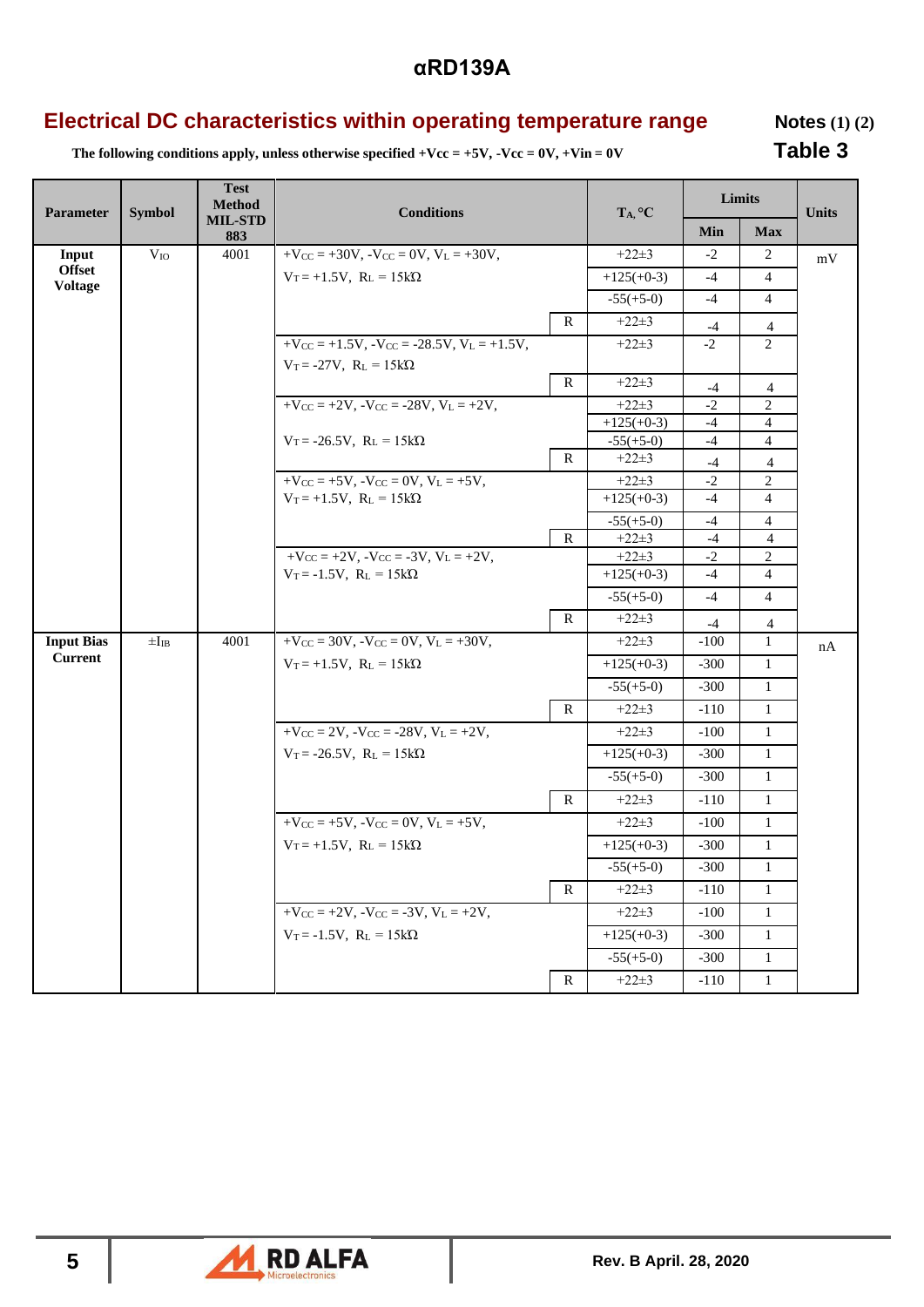### **Electrical DC characteristics within operating temperature range Notes (1) (2)**

The following conditions apply, unless otherwise specified +Vcc = +5V, -Vcc = 0V, +Vin = 0V Table 3 (Continued)

|                                         |                 | <b>Test</b>                            |                                                                                |                             |                          | Limits                   |              |
|-----------------------------------------|-----------------|----------------------------------------|--------------------------------------------------------------------------------|-----------------------------|--------------------------|--------------------------|--------------|
| <b>Parameter</b>                        | <b>Symbol</b>   | <b>Method</b><br><b>MIL-STD</b><br>883 | <b>Conditions</b>                                                              | $T_A, {}^{\circ}C$          | Min                      | <b>Max</b>               | <b>Units</b> |
| Input                                   | $I_{IO}$        | 4001                                   | $+V_{CC}$ = +30V, $-V_{CC}$ = 0V, $V_L$ = +30V,                                | $+22+3$                     | $-25$                    | 25                       | nA           |
| <b>Offset</b>                           |                 |                                        | $V_T = +1.5V$ , $R_L = 15k\Omega$                                              | $+125(+0-3)$                | $-100$                   | 100                      |              |
| <b>Current</b>                          |                 |                                        |                                                                                | $-55(+5-0)$                 | $-100$                   | 100                      |              |
|                                         |                 |                                        | $\mathbb{R}$                                                                   | $+22+3$                     | $-111$                   | 111                      |              |
|                                         |                 |                                        | $+V_{CC} = +2V$ , $-V_{CC} = -28V$ , $V_L = +2V$ ,                             | $+22+3$                     | $-25$                    | 25                       |              |
|                                         |                 |                                        | $V_T = -26.5V$ , $R_L = 15k\Omega$                                             | $+125(+0-3)$<br>$-55(+5-0)$ | $-100$<br>$-100$         | 100<br>100               |              |
|                                         |                 |                                        | $\mathbb{R}$                                                                   | $+22\pm3$                   | $-111$                   | 111                      |              |
|                                         |                 |                                        | $+V_{CC} = +5V$ , $-V_{CC} = 0V$ , $V_L = +5V$ ,                               | $+22+3$                     | $-25$                    | 25                       |              |
|                                         |                 |                                        | $V_T = +1.5V$ , $R_L = 15k\Omega$                                              | $+125(+0-3)$                | $-100$                   | 100                      |              |
|                                         |                 |                                        |                                                                                | $-55(+5-0)$                 | $-100$                   | 100                      |              |
|                                         |                 |                                        | $\mathbb{R}$                                                                   | $+22+3$                     | $-111$                   | 111                      |              |
|                                         |                 |                                        | $+V_{CC} = +2V$ , $-V_{CC} = -3V$ , $V_L = +2V$ ,                              | $+22+3$                     | $-25$                    | 25                       |              |
|                                         |                 |                                        | $V_T = -1.5V$ , $R_L = 15k\Omega$                                              | $+125(+0-3)$                | $-100$                   | 100                      |              |
|                                         |                 |                                        |                                                                                | $-55(+5-0)$                 | $-100$                   | 100                      |              |
|                                         |                 |                                        | $\mathbb{R}$                                                                   | $+22\pm3$                   | $-111$                   | 111                      |              |
| Power                                   | $_{\text{LCC}}$ | 4005                                   | $+V_{CC} = 30V$ , $-V_{CC} = 0V$ , $V_{in+} = +1.0V$ ,                         | $+22+3$                     | $\overline{a}$           | 2                        | mA           |
| <b>Supply</b>                           |                 |                                        | Vin- = 0V, $R_L = \infty$                                                      | $+125(+0-3)$                |                          |                          |              |
| <b>Current</b>                          |                 |                                        |                                                                                | $-55(+5-0)$                 |                          |                          |              |
|                                         |                 |                                        | $+V_{CC} = 36V$ , $-V_{CC} = 0V$ , $V_{in+} = +1.0V$ ,                         | $+22+3$                     | $\overline{\phantom{a}}$ | 2                        |              |
|                                         |                 |                                        | Vin- = 0V, $R_L = \infty$                                                      | $+125(+0-3)$                |                          |                          |              |
|                                         |                 |                                        |                                                                                | $-55(+5-0)$                 |                          |                          |              |
|                                         |                 |                                        | $+V_{CC} = 5V$ , $-V_{CC} = 0V$ , $V_{in+} = +1.0V$ ,                          | $+22\pm3$                   | $\overline{a}$           | 2                        |              |
|                                         |                 |                                        | Vin- = 0V, $R_L = \infty$                                                      | $+125(+0-3)$<br>$-55(+5-0)$ |                          |                          |              |
| <b>Voltage</b>                          | Av              | 4004                                   | $+V_{CC} = +15V$ , $-V_{CC} = 0V$ , $V_L = +15V$ ,                             | $+22+3$                     | 50                       | $\bar{\phantom{a}}$      | V/mV         |
| Gain                                    |                 |                                        | $V_{T1} = +1V$ , $V_{T2} = +11V$ , $R_L = 15k\Omega$                           | $+125(+0-3)$                | 25                       |                          |              |
|                                         |                 |                                        |                                                                                | $-55(+5-0)$                 | 25                       | $\blacksquare$           |              |
| Output<br><b>Sink</b><br><b>Current</b> | Isink           | 3011                                   | $+$ Vcc = $+$ 5V, $-$ Vcc = 0V, Vo = 1.5V,<br>$Vin_{+} = 0V$ , $Vin_{-} = +1V$ | $+22\pm3$                   | 6                        | $\overline{\phantom{a}}$ | mA           |
| Common                                  | <b>CMRR</b>     | 4003                                   | Measurement $V_{01}$ :                                                         | $+22+3$                     | 70                       | $\overline{\phantom{a}}$ | dB           |
| Mode                                    |                 |                                        | $+V_{CC} = +5V$ , $-V_{CC} = 0V$ , $V_L = +5V$ ,                               |                             |                          |                          |              |
| Rejection<br>Ratio                      |                 |                                        | $V_T = +1.5V$ , $R_L = 15k\Omega$<br>Measurement $V_{02}$ :                    | $+125(+0-3)$                | 60                       |                          |              |
|                                         |                 |                                        | $+V_{CC} = +2V$ , $-V_{CC} = -3V$ , $V_L = +2V$ ,                              | $-55(+5-0)$                 |                          |                          |              |
|                                         |                 |                                        | $V_T = -1.5V$ , $R_L = 15k\Omega$                                              |                             |                          |                          |              |
|                                         |                 |                                        | Measurement V <sub>03</sub> :                                                  | $+22+3$                     | 70                       |                          |              |
|                                         |                 |                                        | $+V_{\text{CC1}} = +30V$ , $-V_{\text{CC}} = 0V$ , $V_{\text{L}} = +30V$ ,     |                             |                          |                          |              |
|                                         |                 |                                        | $V_T = +15V$ , $R_L = 15k\Omega$                                               |                             |                          |                          |              |
|                                         |                 |                                        | Measurement $V_{04}$ :                                                         |                             |                          |                          |              |
|                                         |                 |                                        | $+V_{CC}$ = +1.5V, $-V_{CC}$ = -28.5V, $V_L$ = +1.5V,                          |                             |                          |                          |              |
|                                         |                 |                                        | $V_T = -13.5V$ , $R_L = 15k\Omega$                                             |                             |                          |                          |              |
|                                         |                 |                                        | Measurement V <sub>03</sub> :                                                  | $+125(+0-3)$                | 60                       |                          |              |
|                                         |                 |                                        | $+V_{CC} = +30V$ , $-V_{CC} = 0V$ , $V_L = +30V$ ,                             |                             |                          |                          |              |
|                                         |                 |                                        | $V_T = +15V$ , $R_L = 15k\Omega$<br>Measurement V <sub>04</sub> :              | $-55(+5-0)$                 |                          |                          |              |
|                                         |                 |                                        | $+V_{CC} = +2V$ , $-V_{CC} = -28V$ , $V_L = +2V$ ,                             |                             |                          |                          |              |
|                                         |                 |                                        | $V_T = -13V$ , $R_L = 15k\Omega$                                               |                             |                          |                          |              |
|                                         |                 |                                        |                                                                                |                             |                          |                          |              |

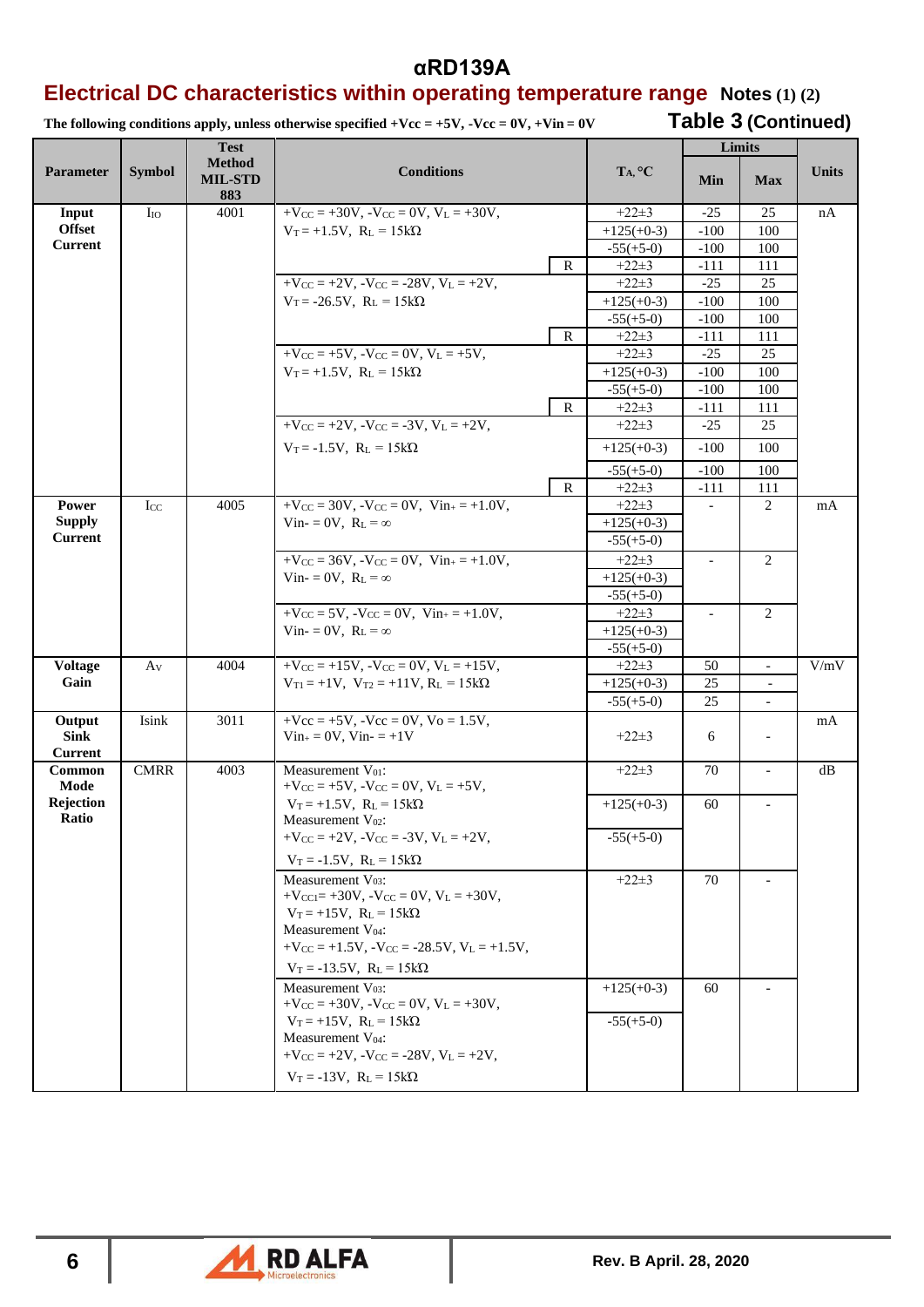### **Electrical DC characteristics within operating temperature range Notes (1) (2)**

The following conditions apply, unless otherwise specified  $+Vcc = +5V$ ,  $-Vcc = 0V$ ,  $+Vin = 0V$  **Table 3 (Continued)** 

|                                                   |                               | <b>Test</b>                             |                                                                                                                                                                                                                                                                                   |                                          |                          | Limits            |              |
|---------------------------------------------------|-------------------------------|-----------------------------------------|-----------------------------------------------------------------------------------------------------------------------------------------------------------------------------------------------------------------------------------------------------------------------------------|------------------------------------------|--------------------------|-------------------|--------------|
| <b>Parameter</b>                                  | <b>Symbol</b>                 | <b>Method</b><br>MIL-<br><b>STD 883</b> | <b>Conditions</b>                                                                                                                                                                                                                                                                 | T <sub>A</sub> , °C                      | Min                      | <b>Max</b>        | <b>Units</b> |
| <b>Power Supply</b><br><b>Rejection</b><br>Ratio  | <b>PSRR</b>                   | 4003                                    | Measurement V <sub>03</sub> :<br>$+V_{CC} = +30V$ , $-V_{CC} = 0V$ , $V_L = +30V$ ,<br>$V_T = +1.5V$ , $R_L = 15k\Omega$<br>Measurement V <sub>04</sub> :<br>$+V_{CC} = +5V$ , $-V_{CC} = 0V$ , $V_L = +5V$ ,<br>$V_T = +1.5V$ , $R_L = 15k\Omega$                                | $+22\pm3$                                | 60                       |                   | dB           |
| <b>Saturation</b>                                 | Vsat                          | 3007                                    | $+V_{CC} = +5V$ , $-V_{CC} = 0V$ ,                                                                                                                                                                                                                                                | $+22\pm3$                                | $\overline{a}$           | 400               | mV           |
| <b>Voltage</b>                                    |                               |                                         | $Vin_{+} = 0V$ , $Vin_{-} = +1V$ , $Io = 4mA$                                                                                                                                                                                                                                     | $+125(+0-3)$                             | $\overline{\phantom{a}}$ | 700               |              |
|                                                   |                               |                                         |                                                                                                                                                                                                                                                                                   | $-55(+5-0)$                              |                          |                   |              |
| Output                                            | $I_{CEX}$                     | 4001                                    | $+V_{CC} = +30V$ , $-V_{CC} = 0V$ , $V_L = +30V$ ,                                                                                                                                                                                                                                | $+22\pm3$                                | $\blacksquare$           | 1.0               | $\mu A$      |
| Leakage                                           |                               |                                         | $Vin_{+} = +1.0V$ , $Vin_{-} = 0V$                                                                                                                                                                                                                                                | $+125(+0-3)$                             |                          |                   |              |
| current                                           |                               |                                         |                                                                                                                                                                                                                                                                                   | $-55(+5-0)$                              |                          |                   |              |
| Common<br>mode voltage<br>range<br>(note 4)       | $V_{CM}$                      | 4003                                    | Measurement V <sub>03</sub> :<br>$+V_{\rm CC} = +30V$ , $-V_{\rm CC} = 0V$ , $V_{\rm L} = +30V$ , $V_{\rm T} = +15V$ , $R_{\rm L} = 15k\Omega$<br>Measurement V <sub>04</sub> :<br>$+V_{CC} = +1.5V$ , $-V_{CC} = -28.5V$ , $V_L = +1.5V$ , $V_T = -13.5V$ ,<br>$R_L = 15k\Omega$ | $+22+3$                                  | $\Omega$                 | $+$ Vcc<br>$-1.5$ | V            |
|                                                   |                               |                                         | Measurement V <sub>03</sub> :<br>$+V_{CC} = +30V$ , $-V_{CC} = 0V$ , $V_L = +30V$ , $V_T = +15V$ , $R_L = 15k\Omega$<br>Measurement V <sub>04</sub> :<br>$+V_{CC}$ = +2V, -V <sub>CC</sub> = -28V, V <sub>L</sub> = +2V, V <sub>T</sub> = -13V, R <sub>L</sub> = 15k $\Omega$     | $+125(+0-3)$<br>$-55(+5-0)$              | $\Omega$                 | $+Vec$<br>$-2.0$  |              |
| Input<br>Leakage<br><b>Current</b>                | $\pm I_{\rm II}$ .<br>(Vdiff) | 4001                                    | $+V_{CC} = +30V$ , $-V_{CC} = 0V$ , $V_L = +30V$ ,<br>$Vin = 0V$ , $Vin + = +36V$                                                                                                                                                                                                 | $+22\pm3$<br>$+125(+0-3)$<br>$-55(+5-0)$ | $\sim$                   | 500               | nA           |
| (Differential<br>Input<br>Voltage)<br>(note 5, 6) |                               |                                         | $+V_{CC} = +30V$ , $-V_{CC} = 0V$ , $V_L = +30V$ ,<br>$Vin = +36V$ , $Vin + = 0V$                                                                                                                                                                                                 | $+22\pm3$<br>$+125(+0-3)$<br>$-55(+5-0)$ |                          | 500               | nA           |
|                                                   |                               |                                         | $+V_{CC} = +5V$ , $-V_{CC} = 0V$ , $V_L = +5V$<br>$Vin = -0.3V$ , $Vin + = +30V$                                                                                                                                                                                                  | $+22+3$<br>$+125(+0-3)$<br>$-55(+5-0)$   | $\overline{\phantom{a}}$ | 500               | nA           |
|                                                   |                               |                                         | $+V_{CC} = +5V$ , $-V_{CC} = 0V$ , $V_L = +5V$                                                                                                                                                                                                                                    | $+22+3$                                  | $\overline{a}$           | 500               | nA           |
|                                                   |                               |                                         | Vin- $= +30V$ , Vin+ $= -0.3V$                                                                                                                                                                                                                                                    | $+125(+0-3)$                             |                          |                   |              |
|                                                   |                               |                                         |                                                                                                                                                                                                                                                                                   | $-55(+5-0)$                              |                          |                   |              |

### **Notes:**

(1) Post irradiation limits are identical to those listed under DC and AC electrical characteristics except as listed in the line denoted "R" (correspond to 100 krads (Si)) of "Conditions" section Table 4(a). Radiation end point limits for the noted parameters are ensured only for the conditions as specified in ESCC 22900.

(2) Low dose rate testing should be perform on a wafer-by-wafer basis, per ESCC 22900 p.5.2, with no enhanced low dose rate sensitivity (ELDRS) effect.

(3)The direction of the input current is out of the IC due to the PNP input stage. This current is essentially constant, independent of the state of the output so no loading change exists on the reference or input lines.

(4) The upper end of the common mode voltage range is +Vcc -1.5 V for  $T_A = +22 \pm 3^{\circ} \text{C}$  or +Vcc - 2.0 V for  $T_A$  = +125(+0-3)°C and  $T_A = -55(+5-0)$ °C. Parameter  $V_{CM}$  is estimated by measuring of CMRR (FIGURE 8(f))

(5) Parameter VDiff is evaluated by measuring of  $\pm I_{\text{IL}}$  and the value for VD<sub>iff</sub> is not data logged during Read and Record.

(6) Either or both inputs can go from  $-Vcc - 0.3V$  to  $+30$  V dc without damage independent of the magnitude of +Vcc. This is assessed by measuring of input leakage current.

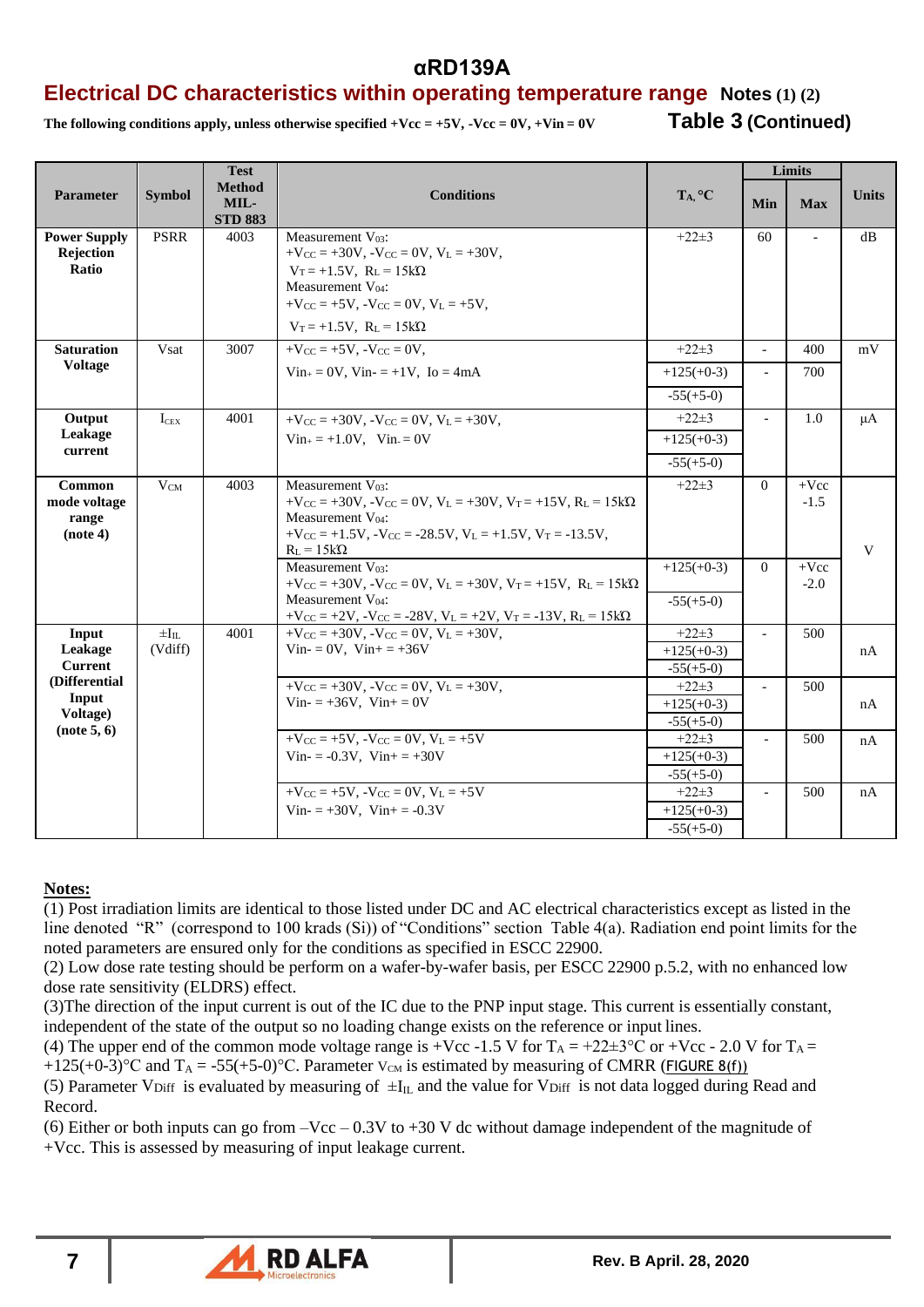## **Electrical AC characteristics within operating temperature range Notes (1) (2) (3) (4)**

The following conditions apply, unless otherwise specified +Vcc= +5V, -Vcc=0V Table 4

| <b>Parameter</b>     | <b>Symbol</b> | <b>Test</b><br><b>Method</b><br><b>MIL-STD</b><br>883 | <b>Conditions</b>                                                                                                       | $T_A$ °<br>$\mathbf C$                                        | Min                      | <b>Max</b> | <b>Units</b> |  |
|----------------------|---------------|-------------------------------------------------------|-------------------------------------------------------------------------------------------------------------------------|---------------------------------------------------------------|--------------------------|------------|--------------|--|
| <b>Response Time</b> |               | 4002                                                  | $\text{Win} = 100 \text{mV}, \text{RL} = 5.1 \text{K}\Omega, \text{V}_{OD} = 5 \text{ mV}, \text{C}_{L} = 50 \text{pF}$ |                                                               |                          | 5.0        |              |  |
| (Low to High),       | $t_{\rm RLH}$ |                                                       |                                                                                                                         | $V$ in = 100mV, RL = 5.1K $\Omega$ , V <sub>OD</sub> = 50 mV, |                          |            | 0.8          |  |
| notes $(3)(4)$       |               |                                                       | $C_{L} = 50pF$                                                                                                          | $+22 \pm 3$                                                   | $\overline{\phantom{0}}$ | 1.0        | $\mu$ s      |  |
| Response Time        |               |                                                       | Vin = 100mV, RL = 5.1K $\Omega$ , V <sub>OD</sub> = 5 mV, C <sub>L</sub> =50pF                                          |                                                               |                          | 2.5        |              |  |
| (High to Low),       | $t_{\rm RHL}$ | 4002                                                  | $Win = 100mV, RL = 5.1K\Omega, V_{OD} = 50 mV,$                                                                         |                                                               |                          | 0.8        |              |  |
| notes $(3)$ $(4)$    |               |                                                       | $C_L = 50pF$                                                                                                            |                                                               |                          |            |              |  |

### **Notes:**

 $\overline{(1)}$  Post irradiation limits are identical to those listed under AC and DC electrical characteristics except as listed in the line denoted "R" (correspond to 100 krads (Si)) of "Conditions" section Table 4(b). Radiation end point limits for the noted parameters are ensured only for the conditions as specified in ESCC 22900.

(2) Low dose rate testing should be perform on a wafer-by-wafer basis, per ESCC 22900 p.5.2, with no enhanced low dose rate sensitivity (ELDRS) effect.

(3) Adjust the signal generator so that Vin is a  $100 \text{mV}$  pulse train with a  $10 \mu s$  pulse width at  $50 \text{kHz}$ ,

Tr and Tf < 10ns and Zo =  $50\Omega$ 

(4) All resistor tolerances are  $\pm 1\%$  and all capacitor tolerances are  $\pm 10\%$ 

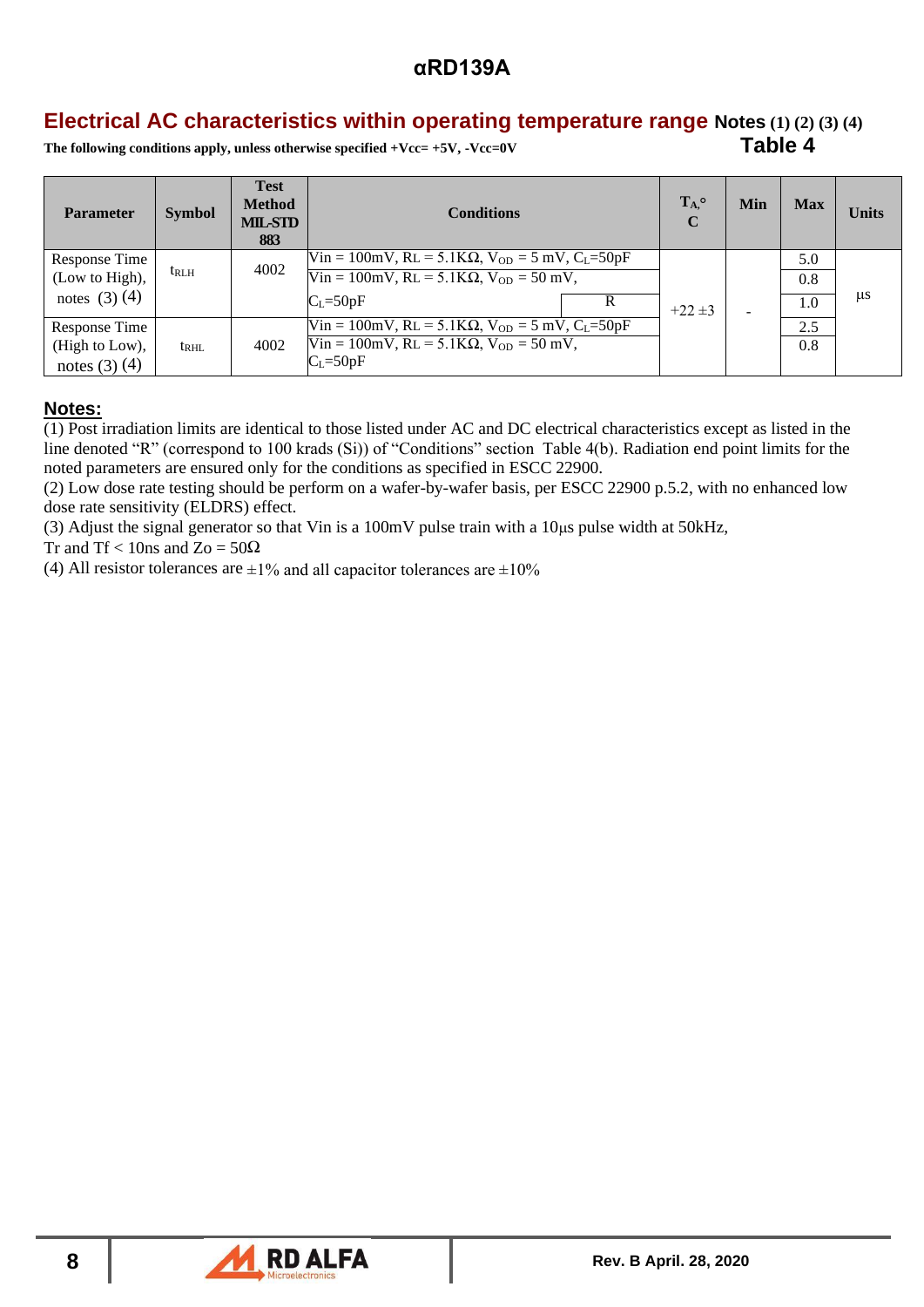# **Physical Dimensions Figure 3**

# **14-lead ceramic flatpack dimensions**